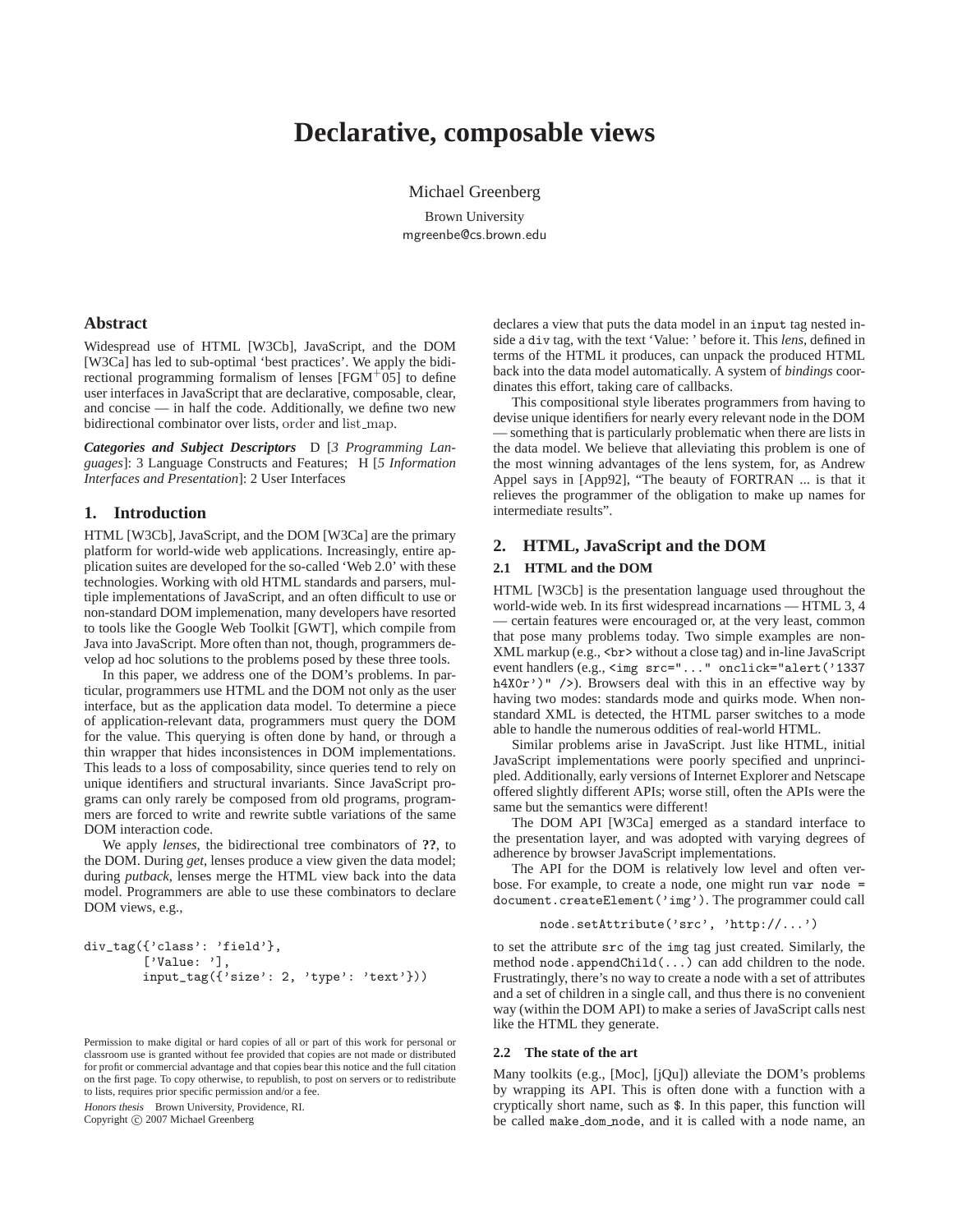```
<!DOCTYPE html PUBLIC
  "-//W3C//DTD XHTML 1.0 Strict//EN"
  "http://www.w3.org/TR/xhtml1/DTD/xhtml1-strict.dtd">
<html>
<head>
<title>Time Display</title>
<link rel="stylesheet" media="screen"
     href="testbed.css"></link>
<script type="text/javascript">
function loader() {
    // ...
}
</script>
</head>
<body onload="loader();">
<span id="time1"></span><br />
<span id="time2">
 <span id="start2"></span>
  <span id="stop2"></span>
</span>
</body>
</html>
```
**Figure 1.** The HTML base for a scripted page

optional JavaScript object mapping attribute names to values, and an optional list of child nodes. For example, the following code:

```
make_dom_node('div', { 'class': 'para' },
    [{\tt make\_dom\_node}('p', \{\},['IN the beginning...']),
     make_dom_node('img', { 'src':
          'http://www.cistinechapel.com/...' })])
```
creates the HTML fragment:

```
<div class="para">
  <p>IN the beginning...</p>
  <img src="http://www.cistinechapel.com/..." />
</div>
```
Thus wrappers make the creation of HTML fragments effective, easy, and fairly similar to writing HTML itself.

Where wrappers provide less assistance is getting data in and out of the DOM. While a consistently named facade is placed in front of the DOM's appendChild function and its relatives, this is merely a whited sepulcher. Information is put into the DOM by reference to fixed IDs, with anywhere from one to hundreds of unique identifiers in the document. These identifiers are often generated mechanistically, but must still be referred to appropriately in order to retrieve the data that lies in the DOM.

While the issue of unique names is problematic, there are further issues with the DOM. With data coming from remote sources (e.g., the server, other clients editing a shared document) and local sources (the user), the most up-to-date model of the data is often the DOM itself. That is to say, present JavaScript practice uses the DOM as an *ad hoc* model. The application datais accessible only through the DOM, and so programmers are left struggling with a presentation API in order to manipulate application data.

Take, for example, an editable time display; it should show input boxes for hours, minutes, and seconds, for both a start time and a stop time. To show generality, we'll display (from a single model) two time displays working side-by-side. The base HTML structure which the JavaScript will hook into is in figure 1; the final rendering can be seen in 2.

| time display lens                       |  |  |  |  |  | منا |  |  |
|-----------------------------------------|--|--|--|--|--|-----|--|--|
| Start time: 12 29 52 Stop time: 1 45 14 |  |  |  |  |  |     |  |  |
| Start time: 12 29 52 Stop time: 1 45    |  |  |  |  |  |     |  |  |

**Figure 2.** Two time displays, rendered side-by-side

```
// the global, top-level data model
var model = { 'start': { h: 12, m: 29, s: 52 },
                'stop': { h: 1, m: 45, s: 14 } };
function time_id(id, type) {
  return id + ' \rightarrow + type;
}
function make_time_display(time, id, callback, text, sep) {
  text = text || \cdot \cdot \cdot || no text, by default
  sep = sep || ':'; // default separator
  function time_v(outer_id, id, v) {
    var node = make_dom_node('input',
        \{ 'id': outer_id + '_' + id,
           'class': 'time_' + id, 'size': 2,
          'value': v }, []);
    // manage callbacks...
    add_event_handler(node, 'change', callback);
    add_event_handler(node, 'keypress', callback);
    return node;
  }
  // * node creation
  return make_dom_node('span', { 'id': id },
                        [text.
                         time_v(id, 'hours', time.h),
                         sep,
                         time_v(id, 'minutes', time.m),
                         sep,
                         time_v(id, 'seconds', time.s)]);
}
function extract_time_display(id) {
  return {
      'h': get_dom_object(time_id(id, 'hours')).value,
      'm': get_dom_object(time_id(id, 'minutes')).value,
      's': get_dom_object(time_id(id, 'seconds')).value
  };
}
```
**Figure 3.** A conventional JavaScript time display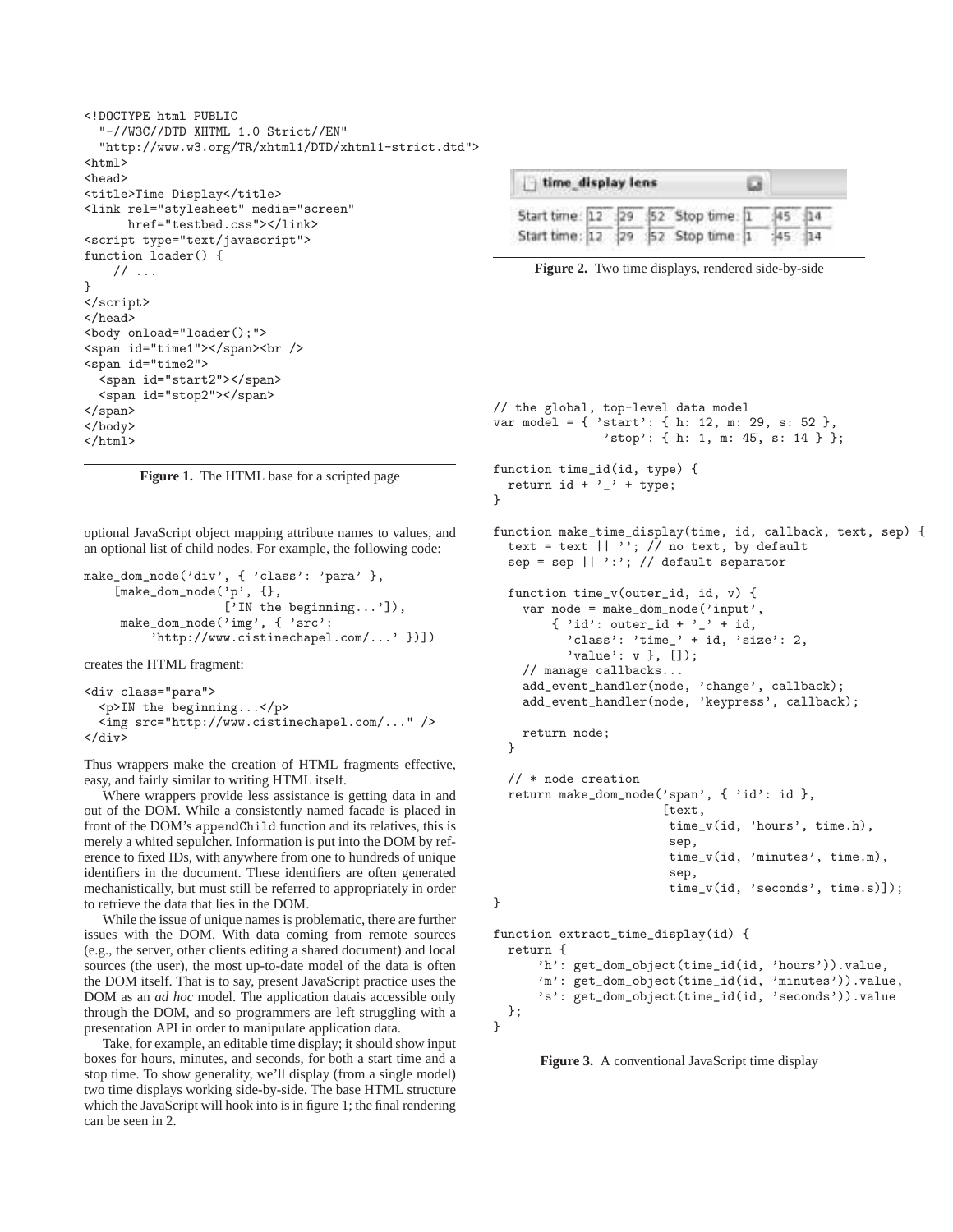```
function make_time1(model) {
 var time1 = get_dom_object('time1');
  // manually deal with DOM creation/deletion
 while (time1.hasChildNodes()) {
    time1.removeChild(time1.firstChild);
  }
 // * multiple calls to dom_update
 time1.appendChild(make_time_display(
      model.start, 'start', dom_update(0, 'start'),
      'Start time: '));
  time1.appendChild(make_time_display(
      model.stop, 'stop', dom_update(0, 'stop'),
      'Stop time: '));
}
function make_time2(model) {
 // slightly more direct
 var start2 = get_dom_object('start2');
 start2.parentNode.replaceChild(make_time_display(
      model.start, 'start2',
      dom_update(1, 'start2', 'start'),
      'Start time: '),
   start2);
 var stop2 = get_dom_object('stop2');
  stop2.parentNode.replaceChild(make_time_display(
      model.stop, 'stop2',
      dom_update(1, 'stop2', 'stop'),
      'Stop time: '),
    stop2);
}
```
**Figure 4.** Time displays with start and stop times

The JavaScript object model is the global data model — a JavaScript object with properties start and stop, each of which refers to a 'time' — a JavaScript object with properties h, m, and s.

The function make time display in figure 3 takes in a time (represented as the aforementioned JavaScript object, a sub-object of model), an id for future reference to the time display, a callback to call when the user edits the time, a label text (the empty string by default), and a separator sep (a colon by default). The functions make dom node and add event handler are common wrappers around the DOM API to simplify object creation. As an example, the line marked \* in figure 3 creates a span element with an id attribute equal to the value of the id variable; its children are a a PCDATA node with the value of text and the sep-separated input boxes formed by the inner function time\_v. add\_event\_handler is used to hide inconsistences in the callback registration and event models between browsers.

The function extract time display looks up the time display rendered with a given id and extracts the value as a JavaScript object with properties h, m, and s.

# **2.3 Problems**

There are several problems with the above. First and foremost, the structure of the view is duplicated in code — first in make time display, where the JavaScript object provided in time is deconstructed into the three input tag children of the span tag; and again in extract time display, where the input tags are looked up by generated id and the values extracted.

A second problem lies in the callbacks. Either the same callback for every input tag must be used — the option taken in

```
var model_updaters = [];
var dom_update = function (idx, id, which) {
 which = which || id; // update start or stop?
  var callback = function () {
    var y = clone(model):
    v[which] = extract_time-display(id); // *if (!equal(model, v)) {
      model = v;for (var i = 0; i \leq model_updaters.length;i++) {
        if (idx != i) { model_updaters[i](model); }
      }
   }
  };
  return function () {
    window.setTimeout(callback, 5);
    return true;
 };
}
make_time1(model);
model_updaters.push(make_time1);
make_time2(model);
model_updaters.push(make_time2);
```
**Figure 5.** DOM update callbacks in conventional JavaScript

make time display in figure  $3$  — or a callback for each must be written. In either case, logic for determining where the event occurred and which part of the model must be updated.

The role of  $idx$  is subtle. When the first view, created by make time1, is updated, the model will be updated by dom update. This new model should be redisplayed in make time2, so that it stays up to date. It's important that make time1 is *not* updated, however, since it would do so by recreating the DOM nodes possibly losing user edit events and certainly losing text-caret fo- $\text{cus.}^1$  Thus each dom update function has an idx, which represents the index of that time display in model updaters, an array of callbacks that redisplay the given time display. In order to reduce code duplication, a single dom update function is written that is parameterized over a single sub-time display, passed in the paramter which, the value of which can be either 'start' or 'stop'. Note that in the definition of make time1 in 4, there are two calls to dom update, one for each time display.

Within the callbacks, a third problem is the high level of redundancy not only the macro level — make time display and extract time display share logic — but on the micro level, as well: the unique identifiers start2 and stop2 are repeated four times! When JavaScript's lax static error checking is taken into account, a single typo can cause aggravating, hard-to-find bugs.<sup>2</sup>

<sup>&</sup>lt;sup>1</sup>While it is possible to implement an update mechanism that doesn't create or destroy DOM nodes, this requires yet another function beyond make time display and extract time display: update time display. Since selective updates assuage the need for nondestructive updates and are easy to implement, that route was taken.

<sup>&</sup>lt;sup>2</sup> Using technology like [Fir] makes this process easier, but not painless.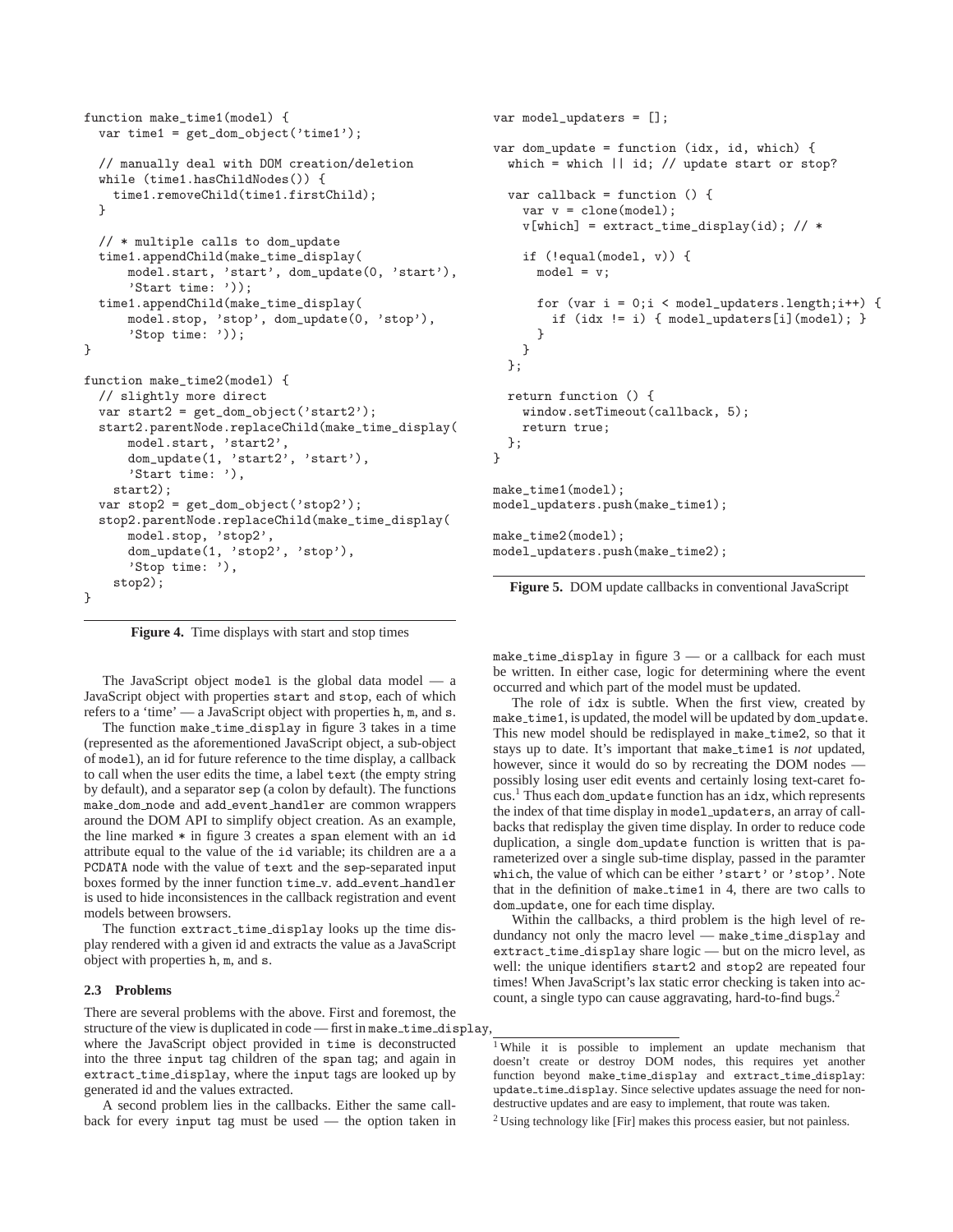Note also that almost every data point has unique identifiers; the alternative to this is bug-prone by-hand iteration of the DOM.<sup>3</sup>

Another downside of unique identifiers is that they must be maintained in order to compose constructors (make time display) and accessors (extract time display). When used on a large scale, machine generated identifiers become an attractive alternative, however hard to maintain.

# **3. Lenses**

Lenses are an abstraction for bidirectional mappings. When a programmer defines a lens, a mapping is given from JavaScript values to DOM nodes and from those DOM nodes back into JavaScript values. Thus a lens effectively defines both make time display and extract time display at once.

The advantages of lenses solve all of the problems with traditional JavaScript programming except for callback maintenance: they eliminate the duplication inherent in constructors and accessors (e.g., make time display and extract time display), remove the need for extraction code that accesses unique identifiers, and in fact make unique identifiers unnecessary except for as a way of binding to specific locations in the document.

In addition to solving all but one of the problems in the conventional JavaScript/DOM model, lenses are extremely easy to compose. Their ease of composition makes lenses useable as a widget set without the architecture of systems like [jQu] or [Ope].

## **3.1 Formalism**

The presentation of the theory of lenses follows that of  $[FGM<sup>+</sup>05]$ , which presents the theory in more detail, as well as more lenses.

The expression  $a \subseteq b$  is true iff  $a = b$  or  $a = \Omega$ , where  $\Omega$  is a special value marking 'undefined'. The meta-variables  $A$ and  $C$  represent arbitrary sets;  $a$  and  $c$  are elements in those sets, respectively.

A *lens* l is the tuple  $\langle l \nearrow, l \searrow \rangle$ , which consists of two operators, read *get* and *putback*. The operator  $l \nearrow (get)$  is a partial function from a set C to a set A; the operator  $l \setminus (putback)$  is a partial function from  $A \times C$  to C. While there need not be such an assocation, the set  $C$  is the 'concrete' or 'source' set, while  $A$  is the 'abstract' or 'target' set. A lens is *well-behaved* if it upholds the following laws:

$$
l \searrow ((l \nearrow c), c) \sqsubseteq c \qquad \forall c \in C \qquad \text{(GETPUT)}
$$
  

$$
l \nearrow (l \searrow (a, c)) \sqsubseteq a \qquad \forall (a, c) \in A \times C \qquad \text{(PUTGET)}
$$

The GETPUT law requires that a *putback* immediately after a *get* produces the original (concrete) value. This is a weak, unidirectional guarantee of invertability.

The PUTGET law requires that a *get* immediately after a putback produces the original (abstract) value. This is the other unidirectional guarantee of invertability.

In general, lenses work over a set of *trees*  $T$ , which is taken to mean unordered trees with named edges, where names come from some set  $N$ . Written in horizontal notation,

$$
t = \{w \mapsto \{\}, b \mapsto \{c \mapsto \{\}\}\}
$$

is a double-edged tree with the edge labelled  $w$  pointing to the empty tree (the *value w*), and the edge labelled b pointing to the value c. The set of labels of t is dom $(t) = \{w, b\}$ . The expression  $t(w)$  is equivalent to {}, while  $t(b) = \{c \mapsto \{\}\}\.$  For an  $n \notin \text{dom}(t)$ , let  $t(n) = \Omega$ .

$$
l = \text{hoist } a; \text{hoist } b
$$
  
\n
$$
t = \{a \mapsto \{b \mapsto \{c \mapsto \{\}\}\}\}
$$
  
\n
$$
l \nearrow t = \{c \mapsto \{\}\}
$$
  
\n
$$
l \searrow (\{d \mapsto \{\}\}, t) = \text{hoist } a \searrow (\text{hoist } b \searrow (\{d \mapsto \{\}\}, t(a)), t)
$$
  
\n
$$
= \text{hoist } a \searrow (\{b \mapsto \{d \mapsto \{\}\}\}, t)
$$
  
\n
$$
= \{a \mapsto \{b \mapsto \{d \mapsto \{\}\}\}\}
$$



#### **3.2 Lenses**

A few relevant lenses are presented. The proofs of well-behavedness and other properties are available in  $[FGM^+05]$ .

## **3.2.1 Basic lenses**

First, the id lens takes trees in C to trees in A.

$$
\mathrm{id} \nearrow c = c
$$
  

$$
\mathrm{id} \searrow (a, c) = a
$$

Note that GETPUT and PUTGET hold trivially. Note additionally that the second part of the tuple is ignored during *putback*; such lenses are called *oblivious*.

A more useful lens is const:

$$
(\text{const } v \, d) \nearrow c = v
$$

$$
(\text{const } v \, d) \searrow (a, c) = \begin{cases} c & c \neq \Omega \\ d & c = \Omega \end{cases}
$$

The const lens is not oblivious, since it relies on the value of  $c$ during *putback*.

The last of the basic lenses is a simple tree lens, hoist:

(hoist *n*) 
$$
\nearrow
$$
 *c* = *c*(*n*) if dom(*c*) = {*n*}  
noist *n*)  $\searrow$  (*a*, *c*) = {*n*  $\mapsto$  *a*}

During *get*, hoist "hoists" its argument out of a single-valued tree with a given label; during *putback*, the given abstract argument is "plunged" back under the given label. It is important to note that hoist is defined only for certain trees, e.g. both {} and  $\{n \mapsto \{q \mapsto \{\}\}\}$ ,  $v \mapsto \{\}\}\$  are invalid arguments to hoist n. In the formalism, this simply means that those trees aren't in the domain of hoist  $n$  (in fact, they're not in the domain of any hoist).

The hoist lens has a dual, plunge:

$$
\begin{array}{rcl}\n\text{(plunge } n) \nearrow c & = & \{n \mapsto c\} \\
\text{(plunge } n) \searrow (a, c) & = & t \quad \text{if } a = \{n \mapsto t\}\n\end{array}
$$

#### **3.2.2 Combining forms**

Given this basic set of lenses, some combining forms can be introduced. First, there is a general sequencing operator, called ; in [FGM<sup>+</sup>05]. It is pronounced 'seq'. Here we use metavariables l and k to represent arbitrary lenses.

$$
(l;k) \nearrow c = k \nearrow (l \nearrow c)
$$
  

$$
(l;k) \searrow (a,c) = l \searrow (k \searrow (a,l \nearrow c), c)
$$

In the *get* direction, ; is intuitive, and behaves like ◦, the standard function composition operator. During *putback*, however, ; behaves differently. In order to get the domains right,  $k$  must be given the result of  $l \nearrow c$  as its concrete argument — during *get*,  $k \nearrow$  received  $l \nearrow c$ , and so it should receive that on *putback* as well. *l*, however, received just c during *get*, and so should use that as its concrete argument.

 $3$  Toolkits like  $[iQu]$  abstract over this a little, but it must still be written by hand and is often fragile — a node intervening between a parent node and children being searched for can disrupt the results.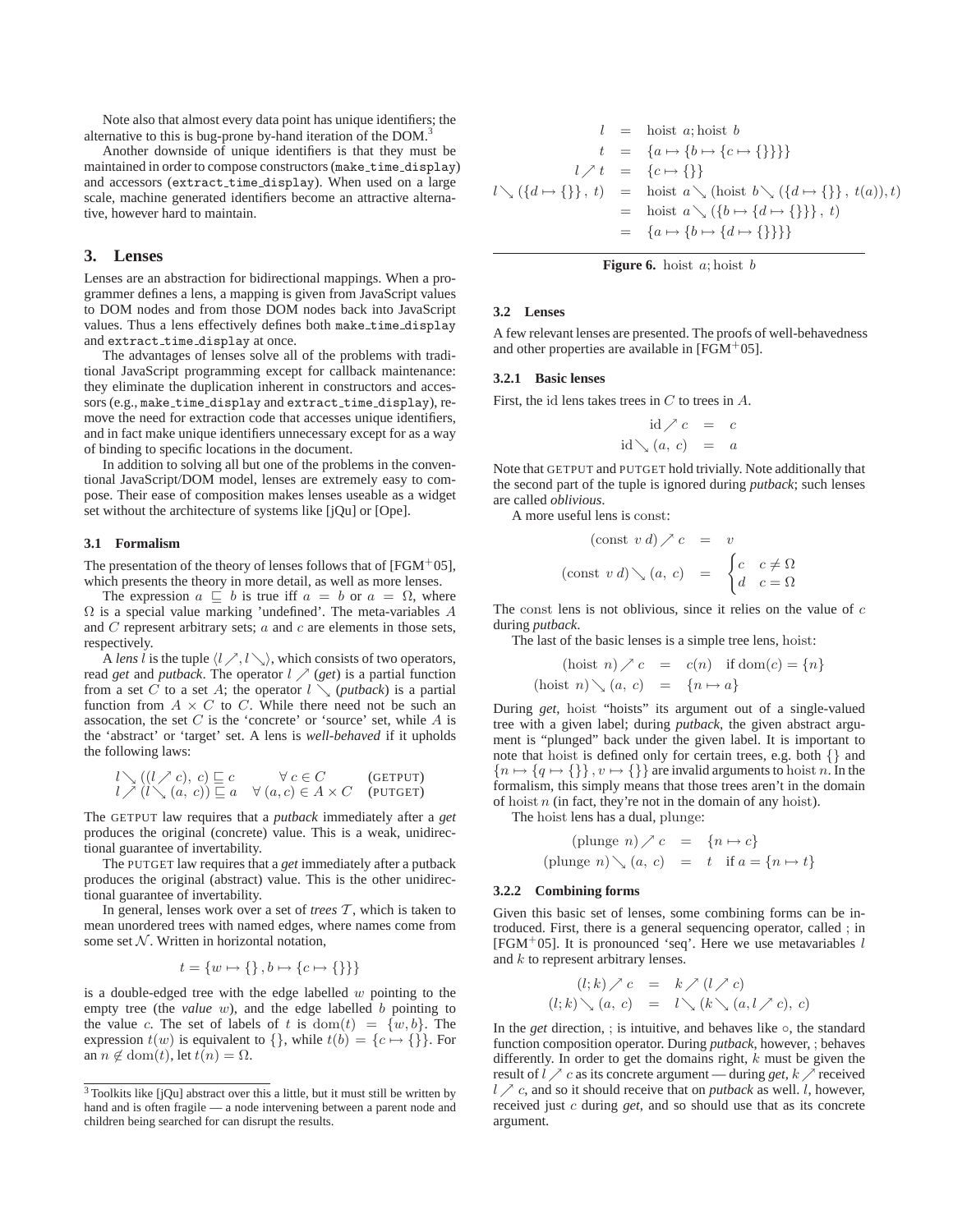Consider figure 6 as an example. Note how an edit to the abstract view, changing the value  $c$  to the value  $d$  was propagated back through the lenses to be a deep edit to the original tree  $t$ .

The simplest conditional lens, fork, uses predicates over edge names to split objects between two different lenses. First we define the operators  $|_p$  and  $\setminus_p$  on objects:  $o|_p \equiv \{n \mapsto o(n) \mid p(n)\}.$  That is,  $o|_p$  is the object *o* restricted to edges satisfying the predicate p. We then define its dual,  $o|_p = o|_{\neg p}$ . We say that  $o_1 \cdot o_2$  is the tree such that  $\forall t_1 \in \text{dom}(o_1) \cdot (o_1 \cdot o_2)(t_1) = o_1(t_1)$  and  $\forall t_2 \in$ dom $(o_2).(o_1 \cdot o_2)(t_2) = o_2(t_2)$  and dom $(o_1) \cap dom(o_2) =$ ; that is, it  $o_1 \cdot o_2$  the disjoint tree-intersection of  $o_1$  and  $o_2$ .

$$
(\text{fork } p \, l_p \, l_f) \nearrow c = (l_p \nearrow c|_p) \cdot (l_f \nearrow c|_p)
$$
\n
$$
(\text{fork } p \, l_p \, l_f) \searrow (a, c) = (l_p \searrow (a|_p, c|_p)) \cdot (l_f \searrow (a \searrow p, c \searrow p))
$$

The first lens,  $l_p$ , is the 'pass' lens, and  $l_f$  is the 'fail' lens. They are so-named because  $l_p$  is given the object with properties that 'pass' the predicate p, and  $l_f$  is given the object with properties that 'fail'  $p$ .

Using fork, we can define filter and focus (see section 3.2.3). The filter lens filters out edges that don't match a predicate:

filter 
$$
p d \equiv
$$
fork  $p$  id (const  $\{\}$  d)

The passing properties go through the  $l_p =$  id lens, so the object of passing properties is left alone. Failing properties are sent through  $l_f$  = const  $\{\}\,d$ . When the results of each lens' *get* are merged, the object of passing properties is merged with the empty object produced by  $l_f$ . On *putback*, constwill either restore the missing properties or put in the given default value.

There is a more general conditional lens, xfork, that uses two predicates:  $p_c$  and  $p_a$ . Its *get* direction is identical to fork with  $p = p_c$ , but during *putback* the abstract argument  $a \in A$  is split using  $p_a$ :

$$
(\text{xfork } p_c \, p_a \, l_p \, l_f) \searrow (a, c) = (l_p \searrow (a|_{p_a}, c|_{p_c})) \cdot (l_f \searrow (a \searrow_{p_a}, c \searrow_{p_c}))
$$

The predicate  $p_a$  allows for more refined handling during *putback*; for an example of its use, see add in section 3.2.3.

In addition to the basic sequencing combinator ; and the conditional combinators fork and xfork, there are tree-structural combining forms. The most general tree-structural combining form is wmap:

$$
(\text{wmap } m) \nearrow c = \{n \mapsto m(n) \nearrow c(n)|n \in \text{dom}(c)\}
$$

$$
(\text{wmap } m) \searrow (a, c) = \left\{\n\begin{array}{c}\n n \mapsto m(n) \searrow (a(n), c(n)) \mid \\
 n \in \text{dom}(a)\n\end{array}\n\right\}
$$

Here m is a partial function from  $\mathcal N$  to lenses; it is total on  $dom(c) \cup dom(a)$ . Remember that  $c(n) = \Omega$ , for  $n \notin dom(c)$ . So wmap applies a (possibly) different lens to each child of a tree on both *get* and *putback*; during the latter, it will new children in the abstract argument will be *putback* with  $\Omega$  as the abstract argument.

#### **3.2.3 Focus and add**

The reason *putback* takes a second argument,  $c \in C$ , is so that *get* can project away information. One way to do this is with the lens focus. Using filter and letting  $\lambda e.e = n$  define the predicate that matches only  $n$ , we define focus:

focus 
$$
n d \equiv
$$
 filter ( $\lambda e.e = n d$ ), hoist n

All edges but  $n$  are filter-ed out, and then  $n$  is hoist-ed up.

Just as focus restricts the information presented by *get*, add adds constant, immutable information that is projected away on *putback*. It is defined using the more complicated conditional operator xfork(where  $\lambda e$ .  $\perp$  is the predicate that is always false):

add 
$$
nt \equiv
$$
 xfork ( $\lambda e$ .  $\bot$ ) ( $\lambda e.e = n$ ) (const  $t$  {};  $\exists$  ;  $\text{plunge } n$ ) id

The add lens is complicated enough that it should be stepped through carefully.

$$
t = \{baz \mapsto \{quux \mapsto \{\}\}\
$$
  
\n
$$
l = add \{bo \{bar \mapsto \{\}\}\
$$
  
\n
$$
= xfork \ (\lambda e. \ \bot) \ (\lambda e.e = foo)
$$
  
\n
$$
(const \{bar \mapsto \{\}\} \ \{\}; \text{plunge} \ foo) \ id
$$
  
\n
$$
l \nearrow t = ((const \{bar \mapsto \{\}\} \ \{\}; \text{plunge} \ foo) \nearrow t) \cdot (id \nearrow t)
$$
  
\n
$$
= \{foo \mapsto \{bar \mapsto \{\}\} \cdot t
$$
  
\n
$$
t' = \{foo \mapsto \{bar \mapsto \{\}, baz \mapsto \{quux \mapsto \{\}\}\}
$$

On putback,  $p_a = \lambda e.e = n$  does its work.

$$
l \setminus (t',t) = (\mathrm{id} \setminus (t' \setminus p_a, t \setminus p_c)) \cdot
$$
  
\n((const {bar \mapsto {}}) {}; plunge  $foo$ )\searrow  
\n
$$
(t' \vert p_a, t \vert p_c))
$$
  
\n
$$
= (\mathrm{id} \setminus (t,t)) \cdot
$$
  
\n((const {bar \mapsto {}} \setminus {}); plunge  $foo$ )\searrow  
\n({ $foo \mapsto {bar \mapsto {}}} \setminus {}); plunge  $foo$ )\searrow  
\n
$$
= t \cdot {};
$$$ 

Note that  $l_p = \text{const} \ \{bar\} \rightarrow \{\} \ \{ \}$ ; plunge foo takes what was added and puts it back to the empty tree. It may help to recall the definition of ; from section 3.2.1.

#### **3.2.4 Lists and ordered data**

Unordered edge-labelled trees in  $T$  can distinguish between children, but there is no way to establish an order between children. In  $[FGM^+05]$ , ordered data are modelled with linked lists, trees with children  $hd$  and  $tl$ , corresponding to the value of an entry in the list and a pointer to the next node in the list. They are able to to get quite far with this model, defining filters and iterators over lists. Their iterator over lists, list map, is fairly weak: adding and removing items to and from the list is not reliable, and can result in mismatches between entries in the abstract list and the concrete list.

In the sequel, we will present a formalism for array-style lists, addressed by index, and a list map that supports edits. For discussion of how this work differs from [BFPS07], see 5.

Let a list be defined as the language  $\mathcal{L} = \mathcal{T}^*$ , strings of zero or more trees. We write  $\mathcal{L}_A$  for lists of trees in the set A. Thus we have  $\epsilon$  as the empty list and  $\cdot$  as the list concatenation operator. We inductively define the function length :  $\mathcal{L} \rightarrow \mathbb{Z}$ .

$$
\begin{array}{rcl} \text{length}(\epsilon) & = & 0 \\ \text{length}((t \in \mathcal{T}) \cdot (l \in \mathcal{L})) & = & 1 + \text{length}(l) \end{array}
$$

We use sum notation to represent concatenation over a series; that is,  $\sum_{i=0}^{n} t_i = t_0 \cdot t_1 \cdot ... \cdot t_n$ . We define equality-modulo  $\Omega$  pointwise and write it, as usual, with the ⊑ operator.

Before addressing list map, we'll define two lenses that find much use in the DOM: layout, and its workhorse, order. Each HTML element has an unordered set of attributes and an ordered set of children. Suppose we want to create the following HTML fragment:

```
<span class="time">
 Hours: <input class="time hours"
                type="text" size="2" />
```
#### </span>

The span has two children: a text node, with the value Hours: , and an inputtag, with a set of attributes. If we define this as a lens, we'll want to send some input value (say, the hours attribute of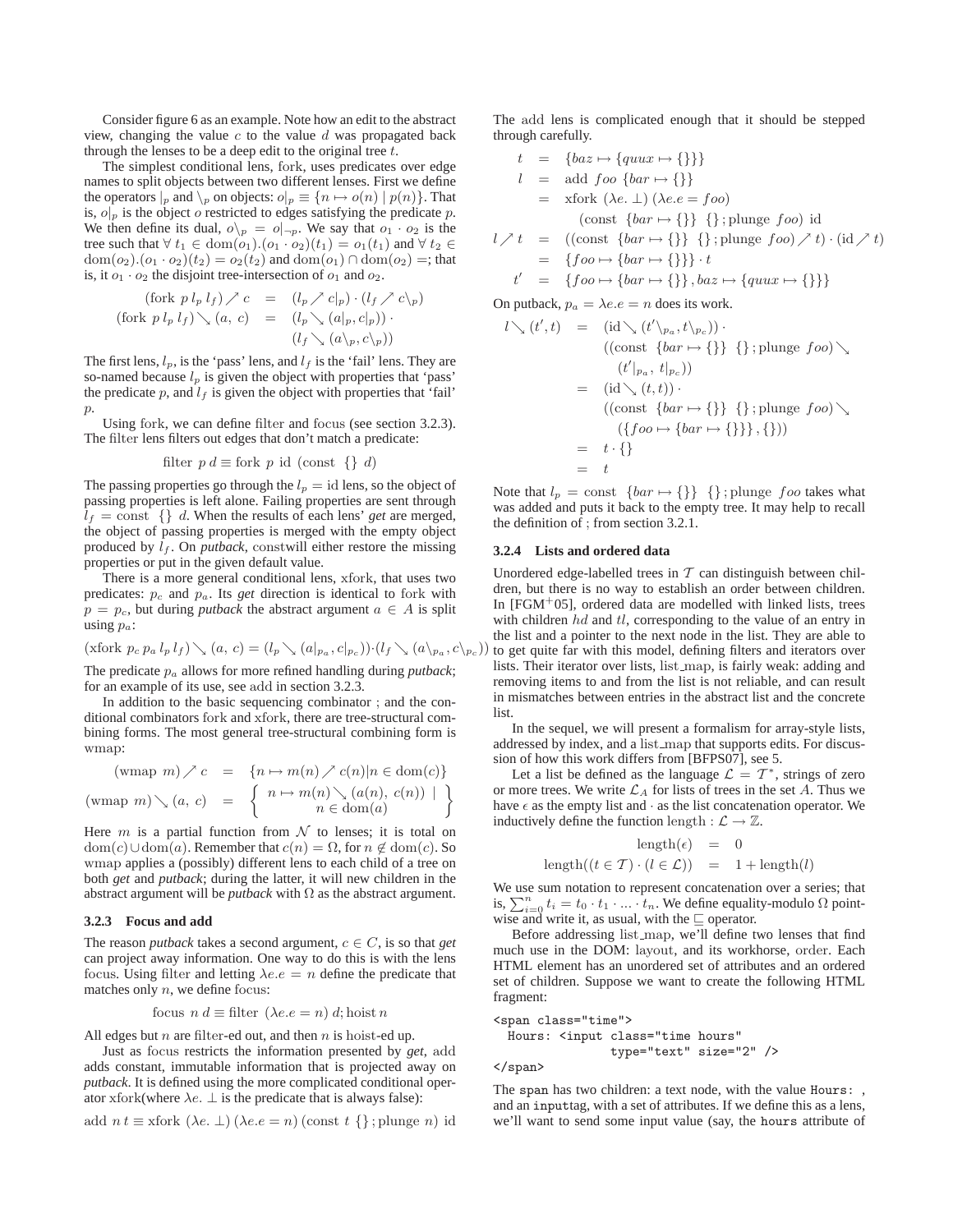some object passed in as the concrete tree during *get*) to the value attribute of the input tag. Leaving explanation of the DOM lenses themselves to section 4, the list-to-object transformation works like so:

l = layout('text', 'Hours: ', 'hours', input\_tag({'class': 'time hours', 'type': 'text', 'size': 2 })). seq(span\_tag({ 'class': 'time' }))

During *get*, this lens will take an object o with a single property hours and map it to a list

$$
['Hours: ', input-tag(…).get(o)]
$$

which is in turn passed to the span\_tag lens, which will use the provided list as its children. For example, calling  $1.get('hours': 12)$ will create the HTML fragment above with the value attribute of the input tag set to 12.

The layout lens works as a combination of wmap, add, and order. The arguments to layout come in name/mapping pairs, where the mapping can be either a lens or a constant (a number or some text to be transformed into a DOM node, a pre-made DOM node). layout is defined in three stages: first wmap with the name/lens mappings, and then a series adds with the name/constant mappings. Finally, layout delegates to order. The orderlens takes a list of edge names, and then maps objects with those names to a list, with the values in order according to the list of names.

$$
(\text{order } \sum_{i=0}^{k} n_i) \nearrow c = \sum_{i=0}^{k} o(n_i)
$$
  

$$
(\text{order } \sum_{i=0}^{k} n_i) \searrow (\sum_{i=0}^{k} a_i, c) = \{n_i \mapsto a_i\}
$$

**Theorem 1.** *For all*  $c \in C$  *such that*  $dom(c) = \{n_i | 0 \le i \le k\}$ *and*  $a \in A$  *such that*  $\text{length}(a) = k$ , order  $\sum_{i=0}^{k} n_i$  *upholds* GETPUT *and* PUTGET*.*

*Proof.* By case analysis.

#### **3.2.5 The** list map **lens**

Let  $\Sigma = \{a_i(v), d_i\}$  be the set of edit operations.  $a_i(v)$  'adds' the value v to a list at index i;  $d_i$  'deletes' the value from index i. This is expressed formally in the partial function apply :  $\Sigma \times \mathcal{L} \rightarrow \mathcal{L}$ .

$$
\operatorname{apply}(a_i(v), \sum_{i=0}^n t_i) = t_0 \cdot t_1 \cdot \ldots \cdot t_i \cdot v \cdot t_{i+1} \cdot \ldots \cdot t_n
$$
  
\n
$$
\text{for } i \leq n+1
$$
  
\n
$$
\operatorname{apply}(d_i, \sum_{i=0}^n t_i) = t_0 \cdot t_1 \cdot \ldots \cdot t_{i-1} \cdot t_{i+1} \cdot \ldots \cdot t_n
$$
  
\n
$$
\text{for } i \leq n
$$

The *partial* function apply applies the edit to the list. To see why must apply be partial, consider the value of apply $(d_0, \epsilon)$  — there's nothing to delete! An edit  $\sigma$  is *valid* for a given list l iff  $(\sigma, l) \in$ dom(apply). Out of convenience, the validity predicate valid will be defined not over individual edits, but over the language  $\mathbb{E} = \Sigma^*$ , strings of zero or more edits; it maps onto B, the boolean set containing  $\top$  and  $\bot$ . Thus we have valid :  $\mathbb{E} \times \mathcal{L} \to \mathbb{B}$ :

$$
\text{valid}(\epsilon, l) = \top
$$
  
 
$$
\text{valid}((\sigma \in \Sigma) \cdot (e \in \mathbb{E}), l) = (\sigma, l) \in \text{dom}(\text{apply}) \wedge
$$
  
 
$$
\text{valid}(e, \text{apply}(\sigma, l))
$$

We define the replay of a string of edits as the partial function replay :  $\mathbb{E} \times \mathcal{L} \rightarrow \mathcal{L}$ .

$$
replay(\epsilon, l) = l
$$

 $replay((\sigma \in \Sigma) \cdot (e \in \mathbb{E}), l) = replay(e, apply(\sigma, l))$ 

**Lemma 1.** dom(replay) =  $\{(e, l) \in \mathbb{E} \times \mathcal{L} | \text{valid}(e, l)\}\)$ 

*Proof.* By induction on e.

*I* valid $(e, l_0)$ 

 $\Box$ 

**Lemma 2.** *Given lists*  $l_1$  *and*  $l_2 \in \mathcal{L}$  *such that* length $(l_1)$  = length( $l_2$ )*, for all edits*  $e \in \mathbb{E}$  *such that* valid( $e$ ,  $l_1$ )*, we have:* 

2. length(replay
$$
(e, l_1)
$$
) = length(replay $(e, l_2)$ )

*Proof.* By induction on the number of edits in  $e$ .

We write  $\mathrm{replay}_{k}(e, l)$  to mean  $\mathrm{replay}(e, l)$  where every edit of the form  $a_i(v)$  is replaced with  $a_i(k \nearrow v)$ .

**Lemma 3.** *If, for*  $l_1, l_2 \in \mathcal{L}$  *and*  $e \in \mathbb{E}$ *,* valid $(e, l_1)$ *, then for all lenses* k*,*

- *1.* length(replay $(e, l)$ ) = length(replay<sub>k</sub> $(e, l)$ )
- 2. Letting  $\sum_{i=0}^{n} a_i = \text{replay}_k(e, l_2)$  and  $\sum_{i=0}^{n} c_i = \text{replay}(e, l_1)$ *, then for each i either*  $a_i = k$ *getv and*  $c_i = v$  *for some*  $a_{i'}(v)$ *or*  $a_i = l_{2i'}$  and  $c_i = l_{1i'}$ .

*Proof.* By induction on the number of edits in e, with help from lemma 2.  $\Box$ 

We are now prepared to introduce the E-lens list map, which follows a variation of GETPUT and PUTGET. An *E-lens* l is the tuple  $\langle l \nearrow : \mathcal{L}_C \to \mathcal{L}_A, l \searrow_e: \mathcal{L}_A \times \mathcal{L}_C \to \mathcal{L}_C \rangle$ , read 'get' and 'putback with edits'. The *putback* operator is parameterized over a string of edits  $e \in \mathbb{E}$ . E-lenses could just as easily be formulated, then, as the triple  $\langle l \nearrow : \mathcal{L}_C \to \mathit{LS}_A, l \searrow : \mathbb{E} \times \mathcal{L}_A \times \mathcal{L}_C \to \mathcal{L}_C, e \in \mathbb{E} \rangle.$ 

The only example we have of an E-lens is the list-iteration lens list map. In the *get* direction, it applies ('maps') a lens k over each tree in the list:

$$
(\text{list\_map}_e k) \nearrow \sum_{i=0}^n c_i = \sum_{i=0}^n k \nearrow c_i
$$

The *putback* of list\_map is more complicated — it uses the string of edits e to alter both the abstract and concrete lists.

$$
(\text{list\_map}_e k) \setminus (a = \sum_{i=0}^n a_i, c = \sum_{i=0}^n c_i) =
$$
\n
$$
\text{let } \sum_{i=0}^{n'} a'_i = \text{ replay}_k(e, a) \text{ in}
$$
\n
$$
\sum_{i=0}^{n'} c'_i = \text{ replay}(e, c)
$$
\n
$$
\sum_{i=0}^{n'} k \setminus (a'_i, c'_i)
$$

We then prove variants of GETPUT and PUTGET for list\_map.

**Theorem 2.** For the lens  $l = list_m a p_e k$ , all  $c \in C$ ,  $a \in A$ , and  $e \in \mathbb{E}$  *such that* length $(a) = \text{length}(c)$  *and* valid $(e, a)$ *:* 

$$
l_{\searrow e}((l \nearrow c), c) \sqsubseteq \text{replay}(e, c) \qquad (\text{GETPUT}_e)
$$
  

$$
l \nearrow (l_{\searrow e}(a, c)) \sqsubseteq \text{replay}_k(e, a) \qquad (\text{PUTGET}_e)
$$

*Proof.* (GETPUT<sub>e</sub>) In the simplest case, we note that  $l \nearrow c = \epsilon$ , that the only list with length equal to  $\epsilon$  is  $\epsilon$ , and that  $l \searrow (\epsilon, \epsilon) = \epsilon$ .

First, we have  $l \nearrow \sum_{i=0}^{n} c_i = \sum_{i=0}^{n} k \nearrow c_i$ . We wish to show that  $l \searrow_e ( \sum_{i=0}^n k \nearrow c_i, c) \sqsubseteq \text{replay}(e, c)$ . Running the *putback*, we end up with

$$
(\text{list\_map}_e k) \setminus (a = \sum_{i=0}^n k \nearrow c_i, c = \sum_{i=0}^n c_i) =
$$
\n
$$
\text{let } \frac{\sum_{i=0}^{n'} a'_i}{\sum_{i=0}^{n'} c'_i} = \text{ replay}(e, c)
$$
\n
$$
\sum_{i=0}^{n'} k \searrow (a'_i, c'_i)
$$

$$
\Box
$$

 $\Box$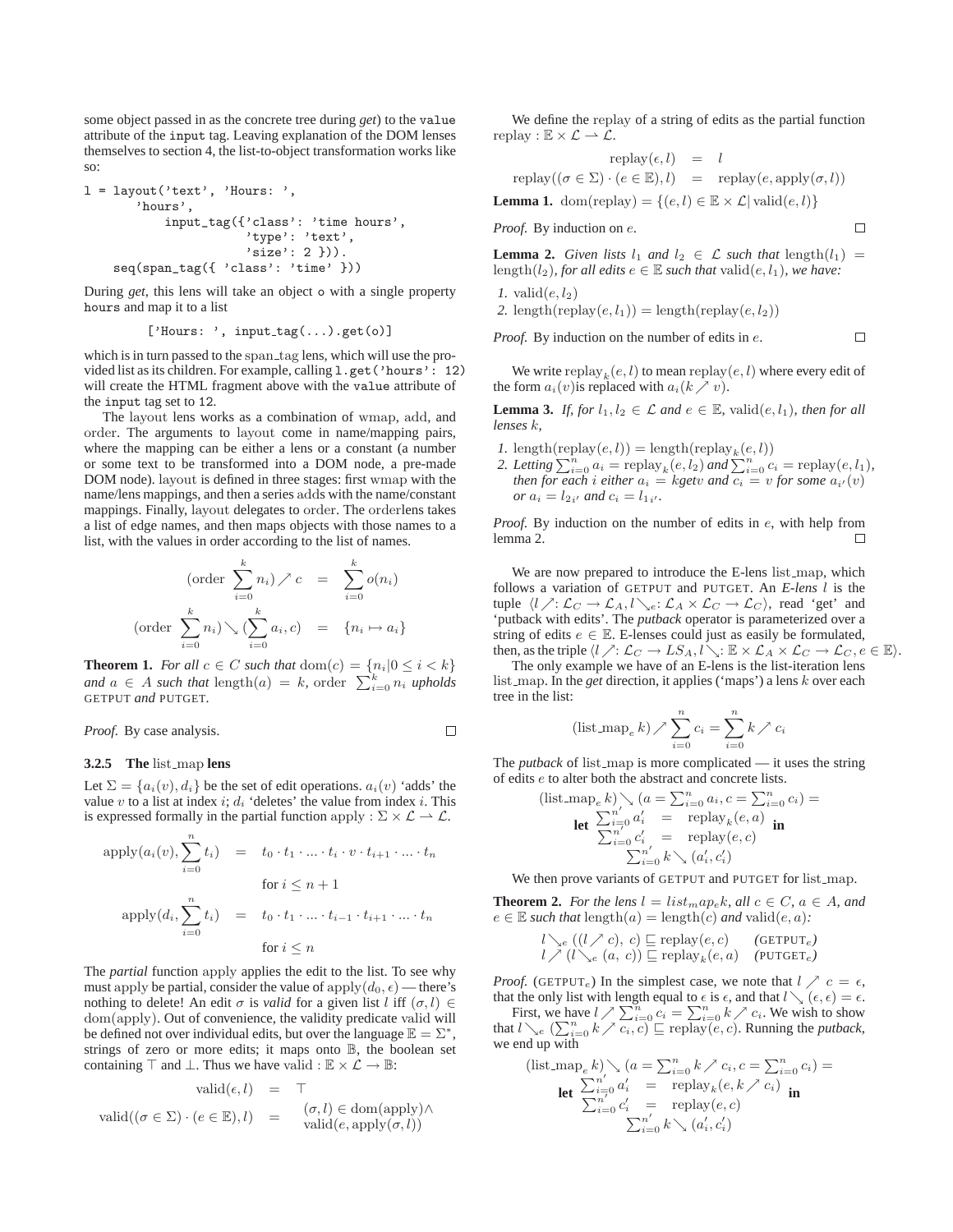First, we have that the two lists with replay-ed edits are of the same length by lemma 3. To restate our earlier goal, we must show that  $\sum_{i=0}^{n'} k \setminus (a'_i, c'_i) \sqsubseteq \text{replay}(e, c)$ , or, more concisely, that  $\sum_{i=0}^{n'} k \searrow (a'_i, c'_i) \sqsubseteq \sum_{i=0}^{n'} c'_i.$ 

Also by lemma 3, for each i,  $a'_i$  is either the result of an edit  $a_{i'}(v)$  (for some i', since  $a'_{i}$  may have been 'pushed up' by edits earlier in the list) or corresponds to  $k \nearrow c_{i''}$ . In the first case, we have  $c'_i = v$  for that edit, and so  $a'_i = k \nearrow c'_i$ ; in the latter, we have that  $c_i' = c_{i''}$  and so  $a_i' = k \nearrow c_i'$ .

Thus, in both cases, we wish to prove that  $k \searrow (k \nearrow c'_i, c'_i) \sqsubseteq$  $c'_i$  for each i. Since k upholds GETPUTand  $\subseteq$  is point-wise on  $\mathcal{L}, \overline{l}$ upholds GETPUT<sub>e</sub>.  $\Box$ 

(PUTGET<sub>e</sub>) The ecase is as in GETPUT<sub>e</sub>:  $l \searrow_e (\epsilon, \epsilon) = \epsilon$ ,  $l \nearrow \epsilon = \epsilon$ , and  $\epsilon \sqsubseteq \epsilon$ .

Given  $l \searrow_e (a, c) = \sum_{i=0}^{n'} k \searrow (a'_i, c'_i)$ , we wish to prove that:

$$
l \nearrow \sum_{i=0}^{n'} k \searrow (a'_i, c'_i) \subseteq \text{replay}_k(e, a) = a'_i
$$
  

$$
\sum_{i=0}^{n'} k \nearrow (k \searrow (a'_i, c'_i) \subseteq a'_i
$$

Given that k upholds PUTGET and that  $\subseteq$  is point-wise on  $\mathcal{L}$ , l upholds PUTGET<sub>e</sub>.  $\Box$  $\Box$ 

QED.

There are two important limitations of this formalization and proof. First, where do the edits  $e$  of  $\searrow_e$  come from? Second, how is nesting of list map lenses supported? Given a lens working on a list of lists of numbers, the lens list map (list map (focus foo)) won't be able to track edits in the inner list map.

The solution to the second problem is a technical one, of which only a sketch is given, since it doesn't affect the proof. All lenses must be converted into E-lenses. For some lenses, like hoist and focus, this requires no changes — edits make no sense in their nonlist context. Combinators like ; and wmap, however, must keep track of edits to be passed down to their sublenses. The sequencing lens, ;, keeps track of edits for each of its child lenses; wmap must keep track of edits for each property it maps.<sup>4</sup>

The solution to the first problem is the JavaScript/DOM event handling system of binding system — see section 4.1.

As an example of the weakness of this system, note that the edits  $a_i(v)$  and  $d_i$  are insufficient to implement a swap edit — during putback, the value from  $c$  would be lost, replaced with the  $v$  of  $a_i(v)$ . Extending the system with a swap event is not complicated — it only requires a slight modification to lemma [**?**] — but it shows the awkwardness of the system.

# **4. DOM Lenses**

The system of lenses described in section 3 can be applied to JavaScript-enabled web pages to alleviate this problem. We take JavaScript values as C and DOM nodes as A. The *get* operator 'projects' or 'displays' a value in the DOM; the *putback* operators 'merges' changes in the DOM back into a JavaScript model.

The most general DOM lens is the tag lens. Given a tag name, a placement for values (e.g. as a child node, as an attribute), and a set of default attributes and child nodes, it maps values to and from DOM objects. This is best shown by example:

$$
l_1 \equiv \text{tag 'input'} \text{value'}
$$
\n
$$
\{ \text{ 'id': 'hours'} \} []
$$
\n
$$
\text{html } x \equiv \text{ input id="hours" value="x" />\n
$$
l_1 \nearrow 12 = \text{html } 12
$$
\n
$$
l_1 \searrow (\text{html } 15, 12) = 15
$$
$$

The first argument to tag in  $l_1$  says that an input tag should be created; the second says that the concrete-tree value should be put in the value attribute during get and that the salient data will reside there on putback. Next, a JavaScript object is given indicating that the attribute id should be set to hours. The final argument is a list of children for the node; children of input tags do nothing, so the empty list is given. As an alternative example:

$$
l_2 \equiv l_1; \text{tag 'span' 'child'}
$$
  
{} ['House: ']  
html x  $\equiv$   $\langle$ span>Value:  
 $\langle$ input id="hours" value="x" />  
 $l_2 \nearrow 12 = \text{html 12}$   
ml 15, 12) = 15

The second lens of  $l_2$  is a span tag with no attributes and a single child, a text node reading "Hours: ". The second argument, 'child', instructs tag to send the value on get to the first child after the default children; on putback, the last child of the node will be extracted. The lens  $l_1$  is sequenced before the span lens of  $l_2$ , so the input tag created by  $l_1$  is put as the last (second) child of the span lens. To wit:

$$
l_2 \nearrow 12 = (\text{tag 'input'} 'value' { 'id': 'hours'} ][];
$$
  
\ntag 'span' 'child' { } ['House': ') \nearrow 12  
\ng<sub>1</sub> = (tag 'input' 'value' { 'id': 'hours'} ][] \nearrow 12  
\n= 'input id="hours" value="12" />  
\n
$$
l_2 \nearrow 12 = (\text{tag 'span'} 'child' {} { 'House': '1}) \nearrow g_1
$$

The formulation of  $l_2$  is somewhat counterintuitive: the child of the span tag must be given before its parent! To alleviate this problem, a special form of 'tree sequencing' is introduced, along with pertag lenses which use intelligent default placements. We can then rewrite  $l_2$  as:<sup>5</sup>

span\_tag  $\{\{\}'$  ['Hours: '] (input\_tag  $\{\}'$  id': 'hours'  $\})$ 

The span\_tag automatically gets and puts its values to and from its last child; the input\_tag gets and puts its values to and from the value attribute.

To show how lenses express more complex interfaces, the direct HTML-generating code of figure 3 will be re-written with lenses.

## **4.1** list map **in action**

 $l_2\searrow$  (ht

The implementation of list map makes it easy to apply edits. list map takes a lens contructor function, which it calls with three functions: add before , add after , and delete . During get, for each item in the list, the lens constructor is called, parameterized with functions specialized to its index. These can be embedded in, say, the onclick callback of a link to cause a given item to be deleted, or to add list entries before or after a given item. This is perhaps best explained in an example.

 $4$  As an optimization, combinators which have no list\_map children don't keep track of edits at all.

<sup>&</sup>lt;sup>5</sup>To simplify the argument-list parser of the \_tag lenses, the real code would have to be plunge v; span\_tag ({}, 'text', 'Hours: ', 'v', input tag {'id': 'hours'})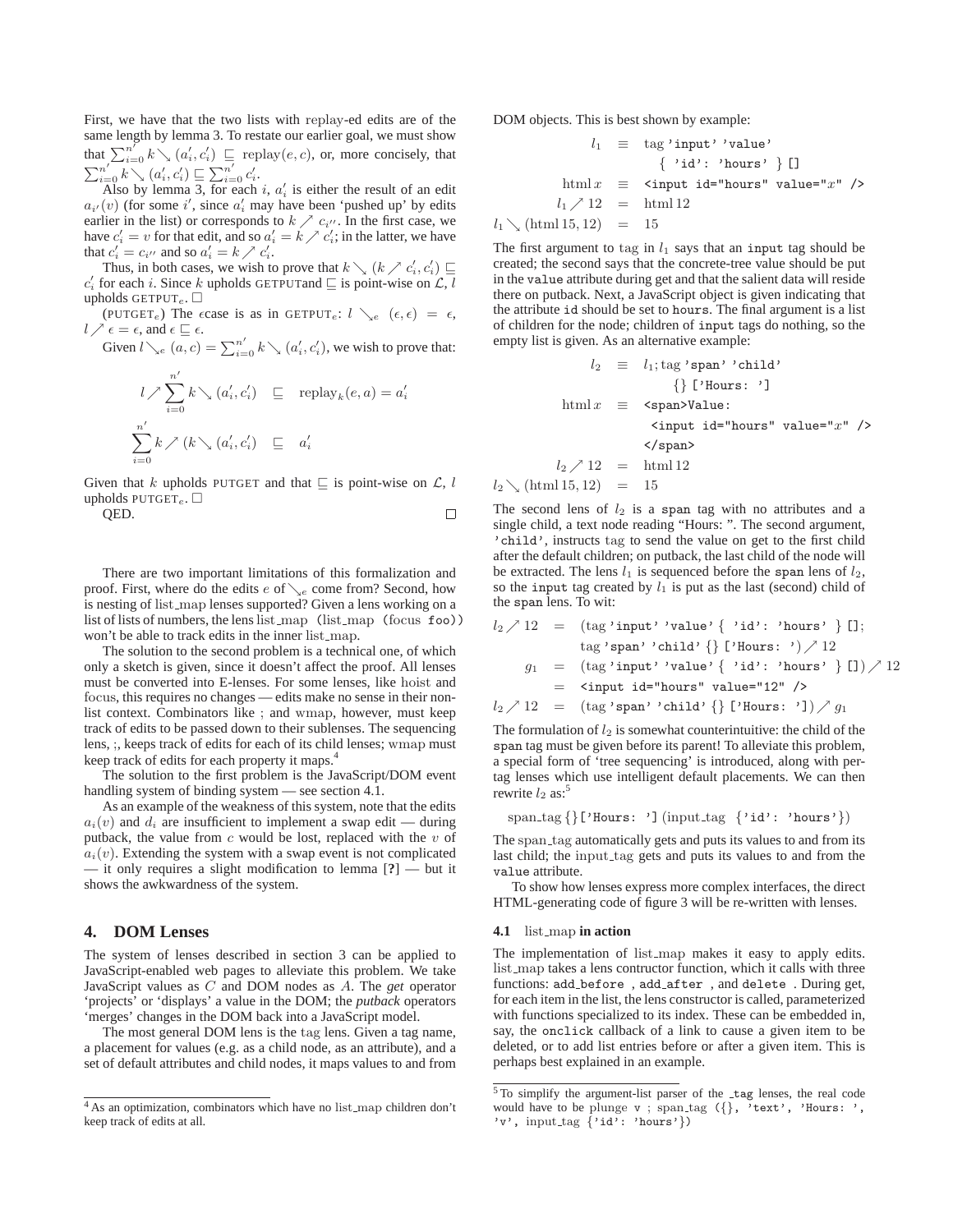```
// the global, top-level data model
var model = { 'start': { h: 12, m: 29, s: 52 },
               'stop': { h: 1, m: 45, s: 14 } };
function time_display(id, text, sep) {
 text = text || \cdots || \cdots; // no text, by default
  sep = sep || ':'; // default separator
  // an abstraction for an input field
 function time_v(id) {
   return input_tag({ 'class': 'time ' + id,
                        'size': 2 });
 }
 // wrap the list as the child of a span element with
 // id="$id" while laying out the arguments in this
 // order, mapping h, m, and s to time_v inputs with
 // appropriate ids
 return span_tag({ 'id': id },
                  'text', text,
                  'h', time_v('hours'),
                  'sep1', sep,
                  'm', time_v('minutes'),
                  'sep2', sep,
                  's', time_v('seconds'));
}
```
**Figure 7.** A JavaScript time display with lenses

We take our model to be a list of objects with properties header and txt — a paragraph heading and some text. For example,

```
[{ header: "Intro",
  txt: "Hello, this is some text!" },
{ header: "Conclusion",
  txt: "My, that was enlightening." }]
```
The code in figure 8 uses prune, the dual of focus, to strip away the paragraph text in txt and then put the header in an input tag. It then adds references to links that, when clicked, either add or delete the entry. The def parameter is passed as the value to put in  $C$  — that is, the v of  $a_i(v)$ .

The code for full edit in figure 9 displays the paragraph to edit in a textarea and the header above it in an input tag.

Since edits are managed by the three functions passed in to the lens constructor, nesting of list maps is possible.

# **4.2 Binding and** bind lens

Building an HTML representation of a model is only half of the work; the function bind lens coordinates with the DOM so that the HTML representation presented (the view) and the JavaScript model are 'in sync'.

In the JavaScript example of figure 3, the change and keypress events are singled out as events that require the model and the view to be resynchronized. Additionally, the make time1and make time2functions take a model and update the DOM to reflect it.

These two synchronization actions — updating the DOM from a new model and updating a model with information from the DOM when an event indicates that an edit has occured — mirror the two operations of the DOM lenses: *get* and *putback*. Ad-hoc, hand-optimized code is often used instead of the relatively clear system of figures 4 and 5 in order to mutate rather than replace the model. In general, however, following  $[FGM^+05]$  and  $[FGK^+06]$ ,

```
function edit_header(def) {
  return function (add_bef, add_aft, del) {
    var add_bef_btn =
      make_dom_node('a', { href: '#' }, ['^']);
    var add_aft_btn =
      make_dom_node('a', { href: '#' }, [\}'\var del btn =make_dom_node('a', { href: '#'}, ['x']);
    add_event_handler(add_bef_btn, 'click',
      function (e) {
        add_bef(def);
        // false -> don't change browser URL
        return false;
    \}).
    add_event_handler(add_aft_btn, 'click',
      function (e) {
        add_aft(def);
        return false;
    });
    add_event_handler(del_btn, 'click',
      function (e) {
        del();
        return false;
    });
    return prune('txt').li_tag({},
      'header', input_tag({}),
      'bef', add_bef_btn,
      'sp1', '\overline{'},
      'aft', add_aft_btn,
      ^{\prime}\mathrm{sp2} , \, ' \, ',
      'del', del_btn);
  };
}
toc_lens =
  ol_tag({ id: 'toc' },
         list_map(edit_header(
           { header: 'New Section',
             txt: ['You forgot to enter text!'] })));
```
**Figure 8.** A list\_map lens — table of contents

synchronization engines work in terms of the lens operations: get from the model, putback from the DOM.

The basic bind lens accepts a DOM-update callback and returns a model-update callback. The latter is called with a new model when the DOM has changed, and the former is called with a new model when an external agent has modified the model, e.g. the remote value on the server has been updated.

Thus we write the actual binding as in figure 11, with moderate similarity to figure 5. There are three notable differences. First, there is nothing specific to the time display program in the lens-based definition of model update; the line marked with \* in the JavaScript-based definition highlights that requirement. Second, the dom update function is passed in to the binding mechanism, rather than being part of the DOM creation itself, as in figure 4. Third, and perhaps most importantly, unique identifiers are only given to bind lens as a hook for DOM node insertion. The JavaScript definitions of dom update and model update required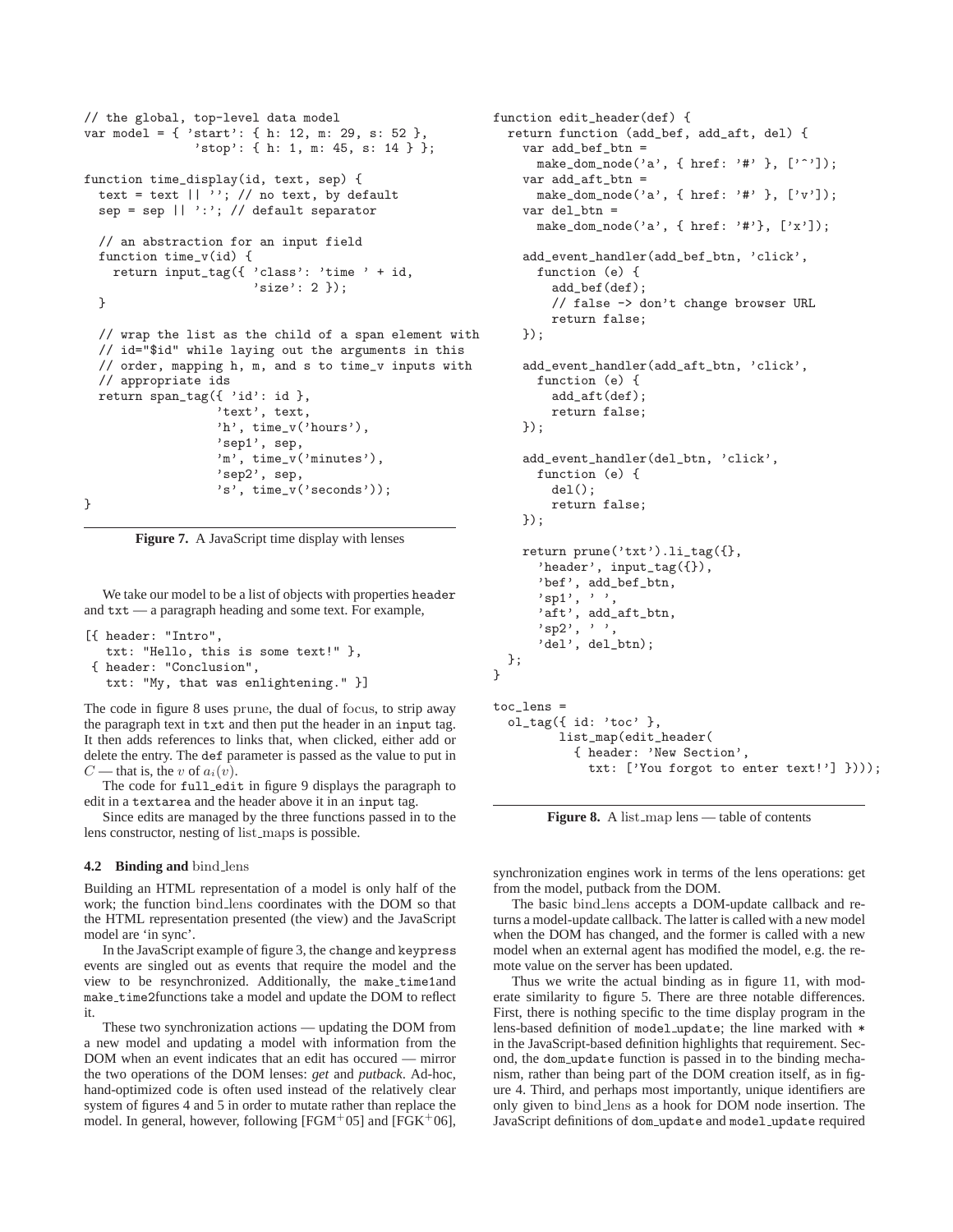```
function full_edit(def) {
  return function (add_bef, add_aft, del) {
    var add_bef_btn =
      make_dom_node('a', { href: '#' }, ['^{\sim}']);
    var add_aft_btn =
      make_dom_node('a', { href: '#' }, [\}'v']);
    var del_btn =
     make_dom_node('a', { href: '#'}, ['x']);
    add_event_handler(add_bef_btn, 'click',
      function (e) {
        add_bef(def);
        return false;
    });
    add_event_handler(add_aft_btn, 'click',
      function (e) {
        add_aft(def);
        return false;
    });
    add_event_handler(del_btn, 'click',
      function (e) {
        del();
        return false;
    });
    return div_tag({},
      'header', input_tag({}),
      'bef', add_bef_btn,
      '\,\mathrm{spl} ', ' ',
      'aft', add_aft_btn,
      'sp2', ' ',
      'del', del_btn,
      'txt', div_tag({'class':'para'},
                      textarea_tag({rows: 5,
                                    cols: 80})),
      'br', make_dom_node('br', \{\}, []));
 };
}
content_lens =
  div_tag({ id: 'content' },
```


{ header: 'New Section', txt: [''] })));

list\_map(full\_edit(

```
var lens1 = span_tag({ 'id': 'time1' },
                      'start',
                     time_display('start',
                                   'Start time: '),
                      'stop',
                      time_display('stop',
                                   'Stop time: '));
var lens2_start = focus('start').
                  seq(time_display('start2',
                                    'Start time: '));
var lens2_stop = focus('stop').
                 seq(time_display('stop2',
                                   'Stop time: '));
```


```
var model_updaters = [];
var dom_update = function (idx) {
 return function (v) {
    if (!equal(model, v)) {
      model = v;for (var i = 0; i \leq model_updaters.length;i^{++}) {
          if (idx != i) { model_updaters[i](model); }
      }
   }
 };
};
set_error_handler(debugger_on_error);
var model_update = lens1.bind_to('time1',
                                  dom_update(0));
model_update(model);
model_updaters.push(model_update);
model_update = lens2_start.bind_to('start2',
                                    dom_update(1));
model_update(model);
model_updaters.push(model_update);
model_update = lens2_stop.bind_to('stop2',
                                   dom_update(2));
model_update(model);
model_updaters.push(model_update);
```


*two* unique identifiers each — one for the hook into the DOM and another for a hook into the model.

Thus the event handling mechanism for bind lens is general – if only a single lens works off of the model, then there is no need for a complicated dom updateand model update as defined here; the former can be reduced to just swapping out a new model for the old one, while the latter can be kept around by reference, rather than in a list like model updaters.

## **4.3 Lenses and Flapjax**

The Flapjax programming language [Fla] is a functional-reactive programming language in the spirit of FrTime [CK06], built on top of JavaScript. It offers support for complex event-based systems both as a library and as a compiled language. Flapjax makes JavaScript/DOM programming easier by means of events — streams of values — and behaviors — special objects the value of which can change over time. Expressions which depend on behaviors (events) become behaviors (events) themselves, either explicitly by means of *lifting* or implicitly by means of the compiler. For example, in compiled Flapjax, one can declare

```
var timeB = timer_b(100); // ms since the epoch
var secsB = Math.floor(timeB / 1000)
```
The value of the variable timeB updates (approximately) every 100 milliseconds to a new value; whenever those updates occur, the value of the variable secsB is recomputed as Math.floor(timeB / 1000). In turn, anything depending on secsB will be updated whenever it changes, viz. once a second.

Lenses take advantage of this system by allowing binding to time-varying models. As those models update, the DOM updates;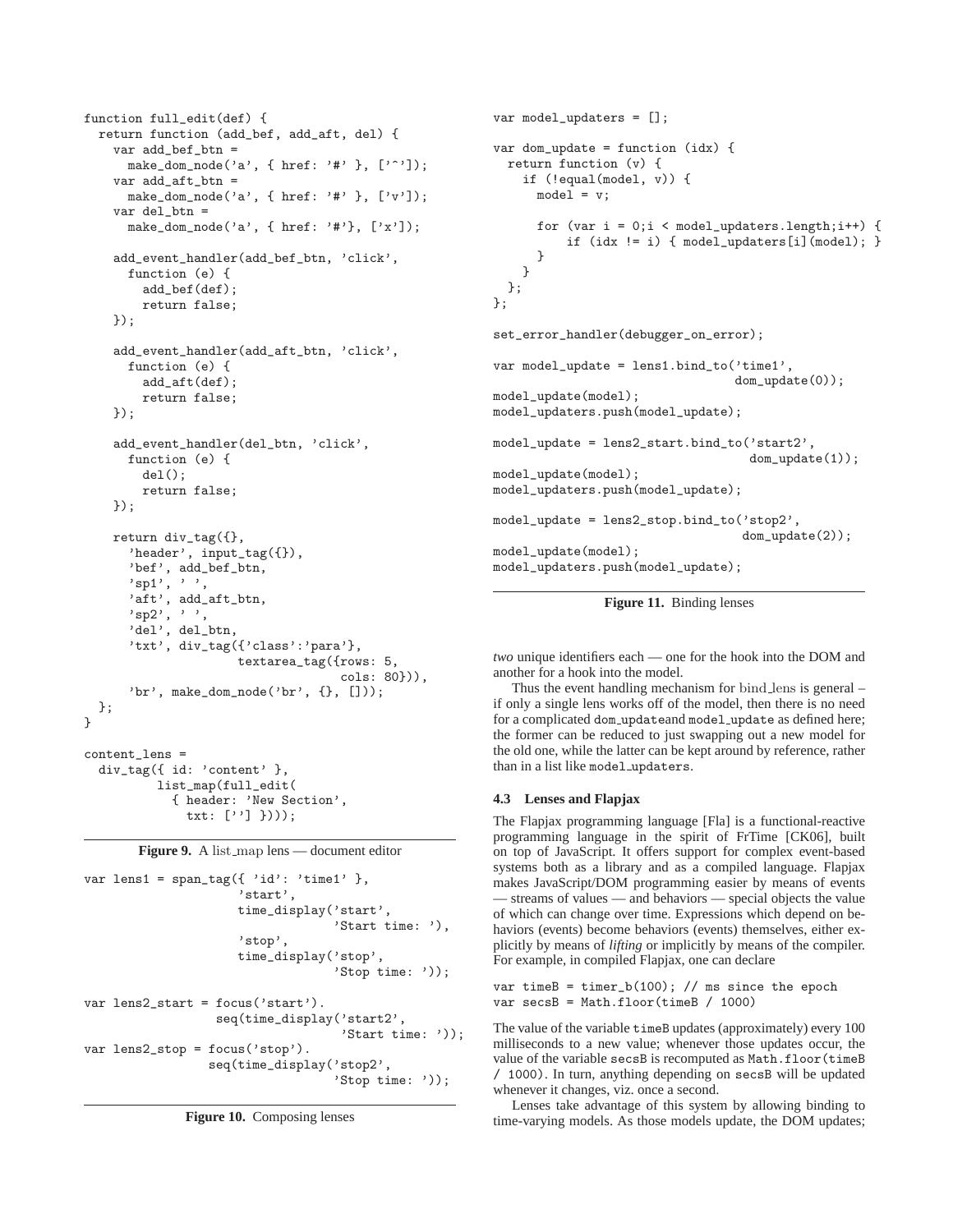```
var model = model_b(\{'start': \{h: 12, m: 29, s: 52\},\'stop': {h: 1, m: 45, s: 14}});
lens1.bind_to_b(model, 'time1');
lens2_start.bind_to_b(model, 'start2');
lens2_stop.bind_to_b(model, 'stop2');
```
**Figure 12.** Binding lenses with Flapjax

as the DOM updates, those models are updated. We can then rewrite the binding of the time display example as simply as in figure 12.

The L indicates that the values are behaviors, values which change over time. Since is based on a framework of managed callbacks, the lens binding framework can bind directly into Flapjax, with no need for user callback definitions.

# **5. Related Work**

The two most similar systems for bidirectional computation are the basis for this work, Foster, et al. [FGM $+$ 05], and Hu, et al. [HMT04].

The seminal work of Foster, et al. on 'lens' combinators serves as the foundation for this work, which is a nontrivial re-application of their work for user interface components. Additionally, this work reifies a multi-lens synchronization system that is a hybrid of the original, single-lens synchronization originally described and the SYNC-maintenance rules of [HMT04].

In Bohannon, et al. [BFPS07], *resourceful* lenses are defined over regular expressions over strings. In particular, a Kleene-star iteration operator match is given that will adequately 'match up' any edits made to items in the sequence by means of a 'key' (a semi-unique part of the data). Our formulation of list map differs from match in several ways. First, the domains are different — regular expressions over strings and combinators over edgelabeled trees — though this can most likely be reconciled without excessive difficulty. Second, match is purely functional, working by means of a dictionary by key of sequence items, while list map must have its edits managed by a third party and is effectively stateful. Third, and perhaps most importantly, list map is partially operation based, and so matches the event model of the DOM more accurately. (For more on this, see future work in section 6.) The purely functional nature of match makes its formalization much more elegant than that of list map; moreover, they prove more interesting properties of their entire R/S/K-lens hierarchy than we do for our single lens. Integrating the two is definitely a component of future work (again, see section 6).

The bidirectional formulation of Hu, et al. relates more closely to this work — both deal with the bidirectional transfer of structured model data to structured view data. Their theoretical basis differs significantly this work's, since the GETPUTGET and PUT-GETPUT laws offer much weaker guarantees than their correspondents GETPUT and PUTGET. Additionally, their index-based tree combinators are quite unnatural in an HTML environment. Their system of structured edits is also a poor match for the JavaScript DOM, which doesn't provide the level of event granularity necessary to implement their system.

In contrast to the systems of both Foster, et al. and Hu, et al. linear sequencing operator ';', this work's tree-like sequencing better fits the domain.

While Meertens manuscript [Mee98] is ostensibly about "user interaction", his system, as Foster, et al. point out, is much more generally defined than this work's, though no practical application is given. His event system, like Hu, et al.'s, is "operation-based" [FGM<sup>+</sup>05], and so a poor match for the JavaScript DOM.

Despite the similarity in name, Wadler's work on 'views' [Wad87] isn't directly related to the views of this work. Not only are his *get* and *putback* user-defined, there is no structural support for user interfaces.

## **6. Future Work**

This work grew out of frustrations with the need to use the DOM as an ad hoc data model when programming even the simplest Flapjax programs with remote updates. Fully integrating the lens system described into Flapjax is a natural first step of the future work; expanding the widget set available beyond basic HTML widgets (e.g., edit-in-place text, toolbars) would serve as a good test of both the lens system itself and its integration into Flapjax.

When integrated, the lens system will allow us to focus our attention on principled client/server synchronization for shared data. At present, clients are self-deprecating: any new model from the server (and, indirectly, from another client) trumps the current client. Other models of interest would be clients with time-based update models (e.g., don't take a value from the server unless local data hasn't changed in  $x$  milliseconds) and user-specified merging algorithms (perhaps in a variant of the lens language, where the A and C are remote and local clients, respectively).

As mentioned in section [**?**], the resourceful lenses of Bohannon, et al. [BFPS07] could serve as a launching pad for an investigation of different list map primitives and laws more general than GETPUT<sub>e</sub> and PUTGET<sub>e</sub>. As browser support for DOM Level 2 DOMSubtreeModified events [W3Ca] becomes widely available, operation-based solutions will become more viable.

At present, lens combinators are defined in JavaScript and runtime. Since lenses are amenable to an HTML-like tree-sequencing syntax, there is no reason that lenses could be written statically in the HTML itself, by means of tags in a special namespace. A compiler could then compile those special nodes into either lenses or, even better, callbacks installed directly. This would wed the efficiency of the direct callback style with the correctness, easy to use, succinct lens syntax. The compiler could be implemented either as a program run on HTML-with-lenses to generate plain old HTML, or as a dynamic JavaScript library which compiled the HTML-with-lenses to HTML on the fly, by means of the DOM API. There are advantages to both approaches: a dynamic compiler must process the page at each load, and could be expensive, but it would simplify the debugging and development process – until, perhaps, a static copy could be compiled and distributed.

## **References**

- [App92] Andrew W. Appel. *Compiling with continuations*. Cambridge University Press, New York, NY, USA, 1992.
- [BFPS07] Aaron Bohannon, J. Nathan Foster, Benjamin C. Pierce, and Alan Schmitt. Resourceful lenses for ordered data, April 2007. Submitted for publication.
- [CK06] Gregory H. Cooper and Shriram Krishnamurthi. Embedding dynamic dataflow in a call-by-value language. In *Programming Languages and Systems. 15th European Symposium on Programming, ESOP 2006*, volume 3924/2006 of *Lecture Notes in Computer Science*, pages 294–308, Vienna, Austria, 2006. Springer-Verlag.
- [FGK+06] J. Nathan Foster, Michael B. Greenwald, Christian Kirkegaard, Benjamin C. Pierce, and Alan Schmitt. Exploiting schemas in data synchronization. *Journal of Computer and System Sciences*, 2006. To appear. Extended abstract in *Database Programming Languages (DBPL)* 2005.
- [FGM+05] J. Nathan Foster, Michael B. Greenwald, Jonathan T. Moore, Benjamin C. Pierce, and Alan Schmitt. Combinators for bi-directional tree transformations: a linguistic approach to